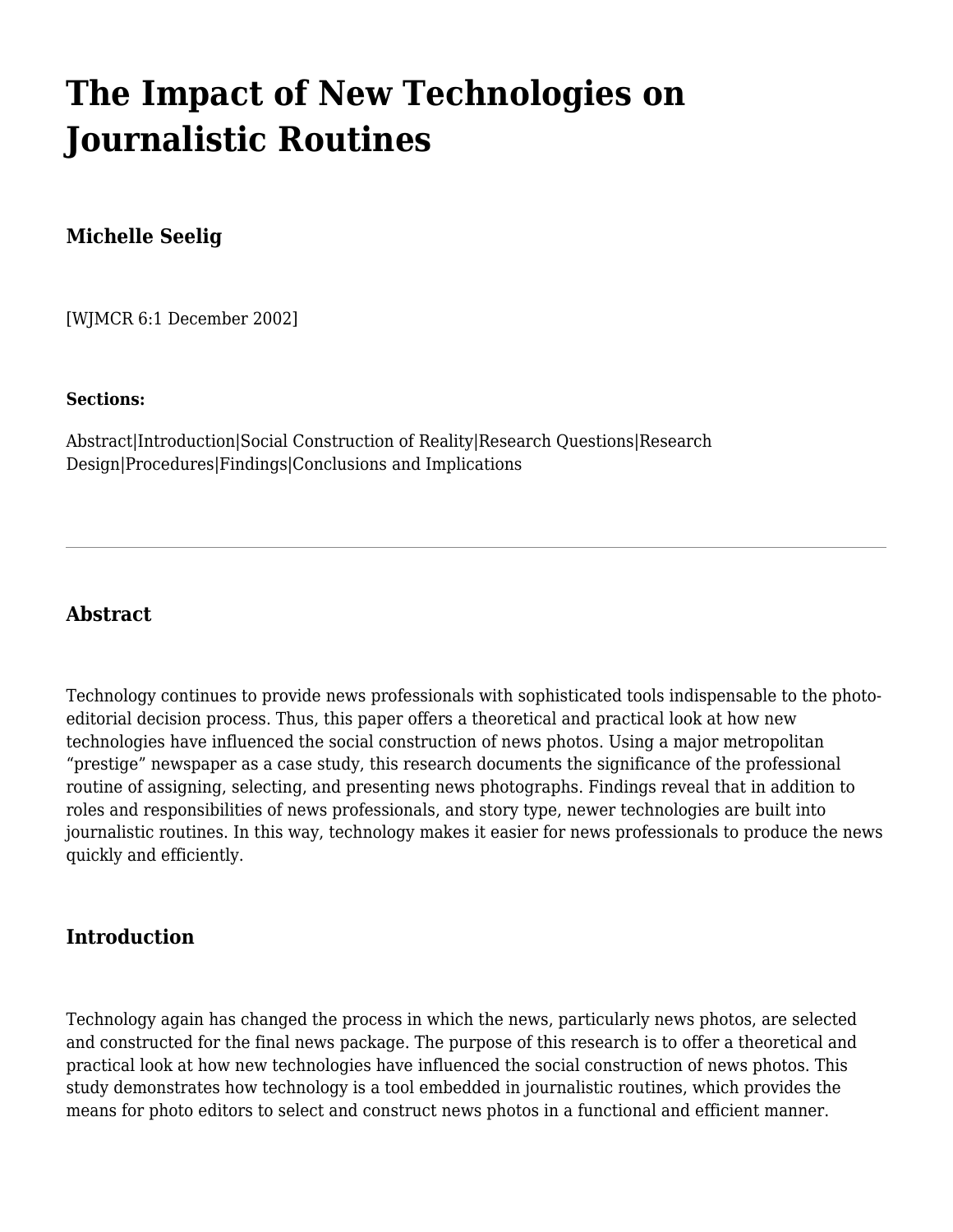# **Social Construction of Reality**

Media scholars have examined the social construction of the news within the theoretical context the social construction of reality.[1](#page--1-0) This research suggests that interaction between journalism professionals is integral to the establishment, maintenance, behavior, meaning, and language of people in a social system. People that engage in social systems collectively make sense out of their everyday lives by interpreting their experiences with others. The social structure reinforces shared meaning through everyday routines and interaction with others.

The literature on professional routinization may, in fact, be seen as a very specific subset of social construction theory, known as social construction of the news[.2](#page--1-0)The notion that the indoctrination of individuals into specific professions involves the establishing of norms, values, judgments and so forth, that often function as central and rote choices outside of the consciousness of their practitioners suggests that the profession and its practice are a social construction with specific reference to journalistic routinization. In so doing, it is the everyday interaction and sharing of knowledge that enables the social construction of news to occur.

In many of these studies, journalistic routines have been identified as the key element making it possible for news professionals to construct the news.[3](#page--1-0) For instance, Tuchman studied four news organizations over a ten-year period to make sense of the news process.[4](#page--1-0) Tuchman discovered that news routines and categories of news are embedded in the newsmaking process to manage the abundance of daily newswork. By adhering to news routines, news professionals were better prepared when an unexpected news event occurred. Their success was the categorization of news stories, as well as news occurrences and incorporating them into their news routines.

Gans also observed the social construction of the news in four news organizations[.5](#page--1-0) Like Tuchman, Gans found that news routines existed in order for news organizations to function. Specifically, journalistic efficiency exists in order to allocate precious airtime or print space, as well as time to produce a news story.

Fishman's ethnography of two newspapers also focused on how journalists socially construct reality for readers[.6 H](#page--1-0)e maintains that journalists engage in everyday routines as they gather and report the news. In this way, journalists do not recreate methods for gathering and reporting the news; rather these routines enable journalists to simplify the newsmaking process. Fishman suggests that routine journalism sets the standard by which all news professionals collect, produce, and report the day's events.

Albeit some research does exist regarding the social meaning of the news, very little research considers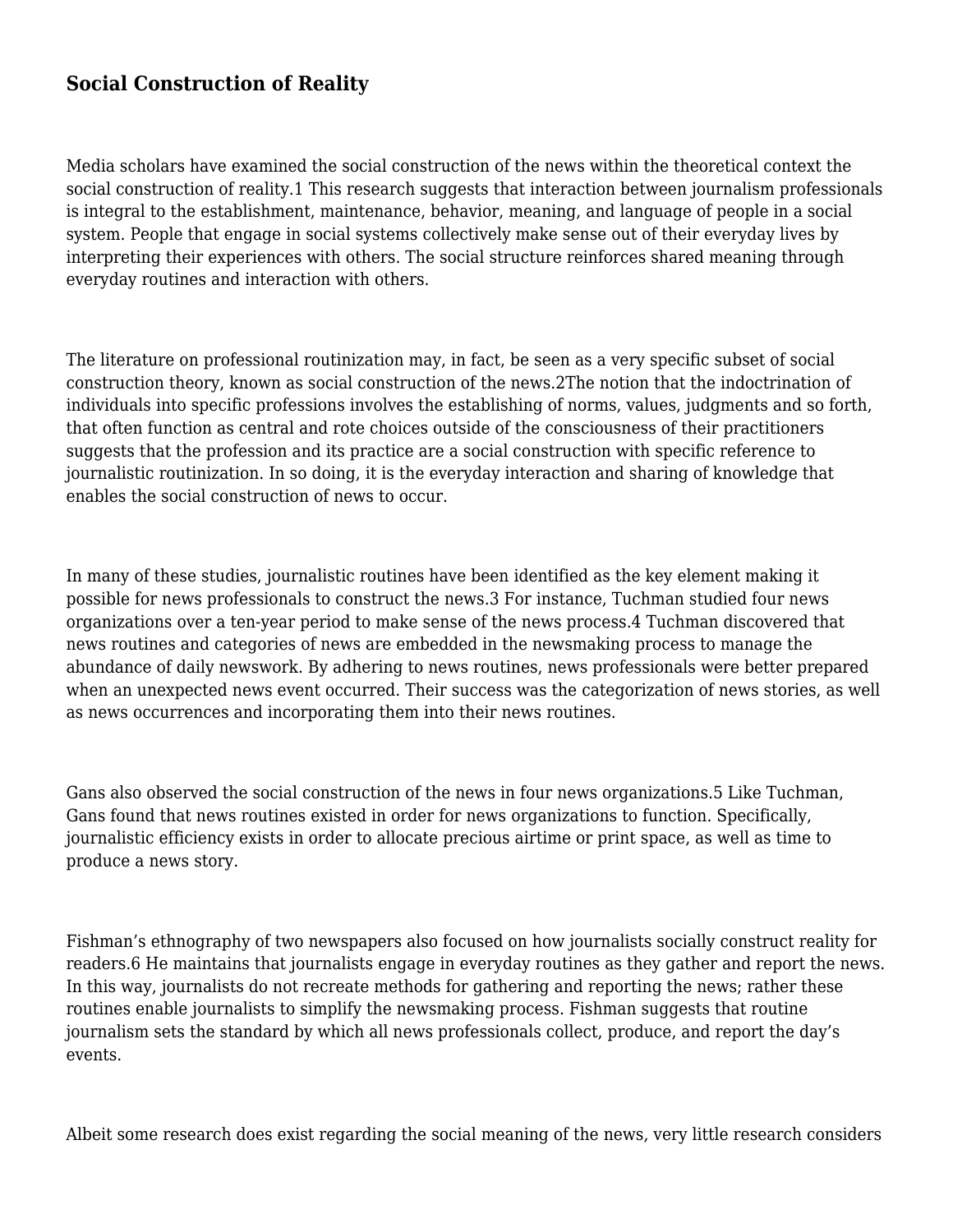how and why photos appear on the printed page. Newton[7i](#page--1-0)nvestigated photojournalism professionals within a similar context; yet here the focus was news photos. Newton's study of photojournalism professionals was an important step in describing the social construction of news photos. Similarly, Bissel[l8](#page--1-0) looked at photographic gatekeepers and examined the way decisions are made regarding photographic news. Bissell specifically addressed the gates in the photographic news process and photojournalists decisions pertaining to photographic news. Bissel[l9](#page--1-0) also examined the culture of the newsroom and gender of gatekeepers as variables in the photographic decision process.

Further, Lowrey[10](#page--1-0) believes that, "graphics and design have become an increasingly important part of the news as product, and it is therefore important for researchers of visual journalism to uncover the routines which help create the visual news." Lowrey also considers social construction useful for visual communication scholars interested in recent technological trends and organizational restructuring pertaining to newspapers.

## **Research Questions**

Thus, to the extent that journalistic routines have a role in constructing news photos, the following research questions served as a guide for this study:

#### **RQ 1: How are news photos socially constructed?**

#### **RQ 2: How does technology influence the social construction of news photos?**

## **Research Design**

To answer the aforementioned research questions, this study followed the basic characteristics of qualitative research. Information was gathered using ethnomethodology[,11](#page--1-0) because the emphasis of this research was on the everyday behaviors and actions of news professionals. The study of a newspaper organization such as the *Inquirer*, lends to ethnomethodology because as Garfinke[l12](#page--1-0) suggests, it is an environment in which daily activities are observable, "countable, recordable, reportable, tell-a-story-aboutable, analyzable-in short, *accountable*." Hence, ethnomethodology is used here to identify and understand news professionals and their behaviors within this organization.

The *Inquirer* was selected because of its reputation as a strong newspaper organization and its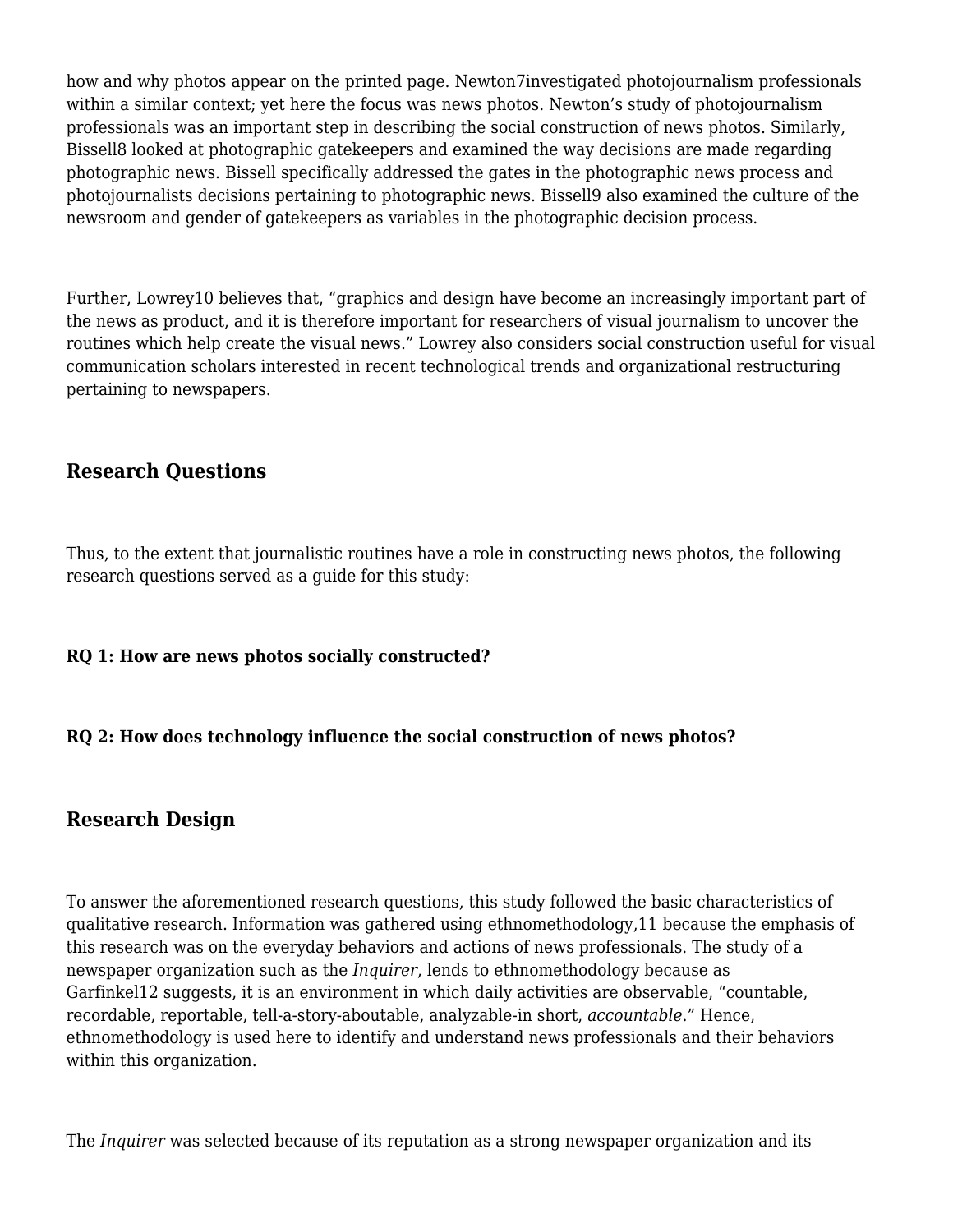overwhelming presence in a major metropolitan city. It is a daily newspaper with a circulation of about 400,000, published in the Northeast,[13](#page--1-0)and employs more than 500 employees including editors, reporters, graphic artists, photographers, and page designers[.14](#page--1-0) Similar to other newspapers of its size and circulation, as well as parent company[,15](#page--1-0) The *Inquirer* is a news organization open to new technology as well as new ideas[.16](#page--1-0) In order to stay competitive in this rapidly changing environment of the communications industry, the *Inquirer*continues to move forward. Specifically, "that means stretching the boundaries of how newspapers have traditionally defined themselves, reaching deeply into their core activities and developing new products to benefit their customers, both readers and advertisers."[17](#page--1-0)

Lastly, the *Inquirer* was also selected because like other newspapers of their stature, they were about to undergo several technological advancements in the newsroom. According to the director of photography (DP), an internal study revealed that the *Inquirer* was bridging the gap between old and new technology in the newsroom just as several other news organizations were. So, in order for the*Inquirer* to stay competitive, it needed to embrace new technology and be receptive to change. In part, this influenced the decision to select this newspaper for this case study. Similar to other newspapers like the *Inquirer*,[18](#page--1-0) it has a major presence in the news industry, open to new technology, and receptive to change. It was also willing to grant access for observation and interviews with the people pertinent to photo-editorial decisions. Thus, it can also be said that the Inquuirer was selected because of ease and accessibility; also that as a news organization, provided access to relevant evidence pertinent to the given research issues.

# **Procedures**

Over a three-month period, starting late November 1999 and ending mid February 2000,[19](#page--1-0) news professionals with direct authority over the assigning, selection, and presentation of photos because of their editorial functions were observed and formally interviewed.[20](#page--1-0) This included all nine photo editors, seven news editors,[21](#page--1-0) two page designers, two graphic artists, the DP, the deputy director of photography (DDP), the deputy managing editor (DME), and the art director. Five key informants were also identified-the DDP, the national/foreign photo editor (NFP), the metro-biz-smash photo editor (MP), the weekend photo editor (WP), and the weekend page one news editor-because they work on a different section of the newspaper; thus, they offer different perspectives on the photo-editorial decision process.

To capture the subtle nuances that occur in everyday life and how news professionals make sense out of their everyday occurrences, research was conducted by observing everyday routines and informal social interactions, patterns of behavior, and habits of news professionals. News professionals were interviewed about one's job, their memories, as well as insight to individual performances. Artifact analysis also supplemented observations and interviews in an effort to provide an understanding of the social construction of news photos.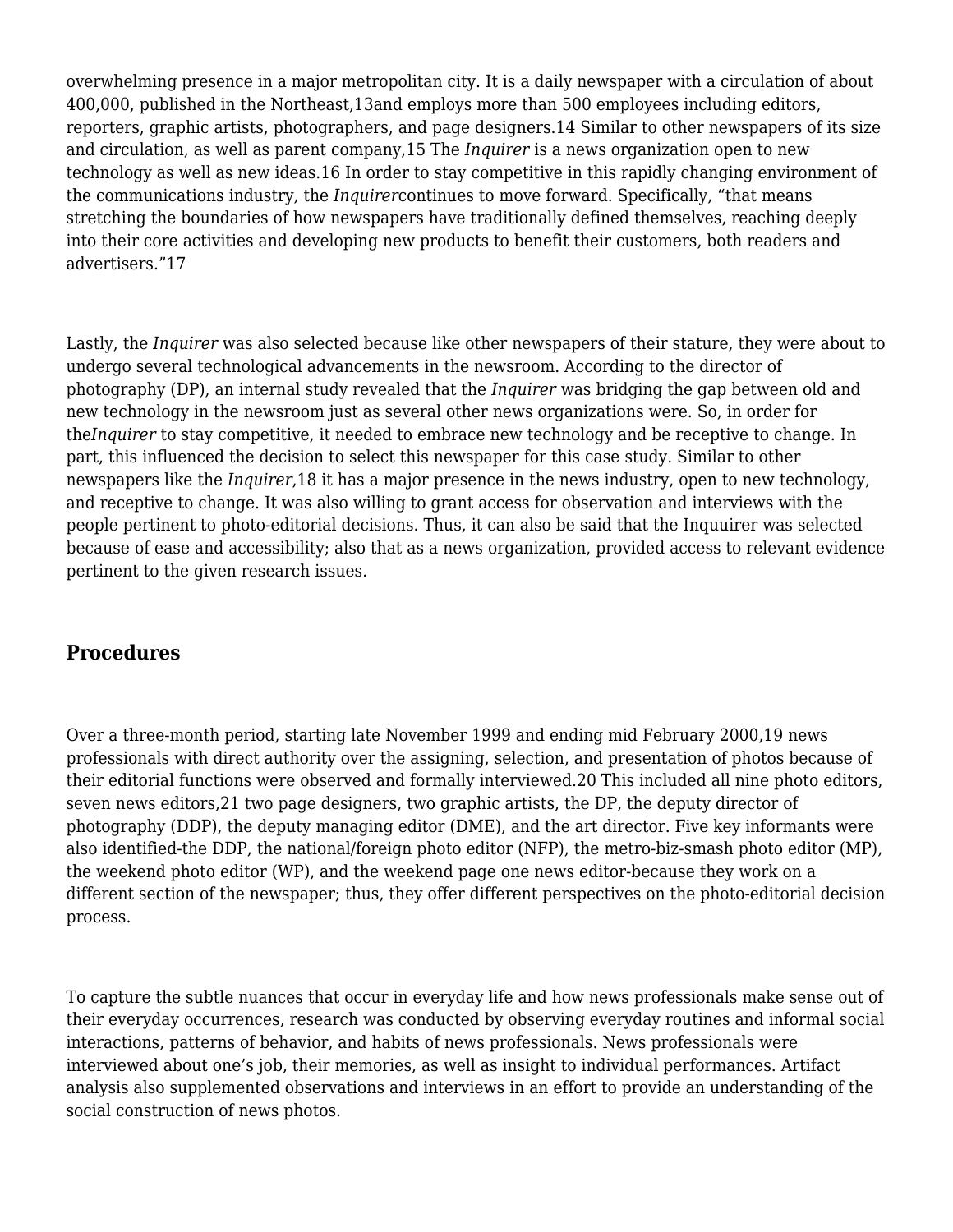Information gathered was continually organized, coded, and reviewed following the analytic technique of grounded theory[.22](#page--1-0) The findings presented here were constructed through the systematic selection of important points. Low levels of patterns emerge from the information collected and inferences and interpretations are reviewed and discussed next.

# **Findings**

Evidence gathered at theInqirer revealed that the social construction of news photos encompassed several activities. In order to perform these activities quickly and efficiently, news professionals relied on technology to carryout journalistic routines.

*Social construction of news photos*

In response to the first research question, news photos are constructed based on specific roles and responsibilities of photo editors as well as the category of news. Roles and responsibilities encompassed news meetings, photo gathering, coordinating photos and story information, preparing images for the final product (e.g. cropping photos, size recommendations, checking cutline information, sending images to the lab for toning and color correction), as well as placement of photos in the final product. Photo editors also worked with assigning news editors, photographers, wire services, page designers and news editors[.23](#page--1-0)

Emphasis however, was placed on story type when selecting and constructing news photos.[24](#page--1-0) Similar to previous research, news professionals also considered categories of news-"hard" or "soft" news-based on story type[.25](#page--1-0) Even though news professionals at the *Inquirer* did not specifically apply the categories of "hard and soft news," it was apparent that news professionals gathered photos and story information in a routine like fashion with these categories in mind.

For instance, news photos are visual representations of factual news occurrences that are deemed newsworthy by the social structure at the *Inquirer*, and fall within the newsroom typification of hard news. These images are strict interpretations of a news event. These photos typically appear on the cover of the newspaper and within section A, and consist of local, national, and international news, and often business, science, technology, health, and sports.

Soft news photos however, consisted of images of human interest, science, technology, sports, and arts and entertainment (e.g. photos of food, travel, books, life, etc.). Similar to hard news photos, these images are also of factual news occurrences, but these types of news stories and images are regarded as interesting matters and appear in the Metro/Biz/SMASH, sports, science, technology and features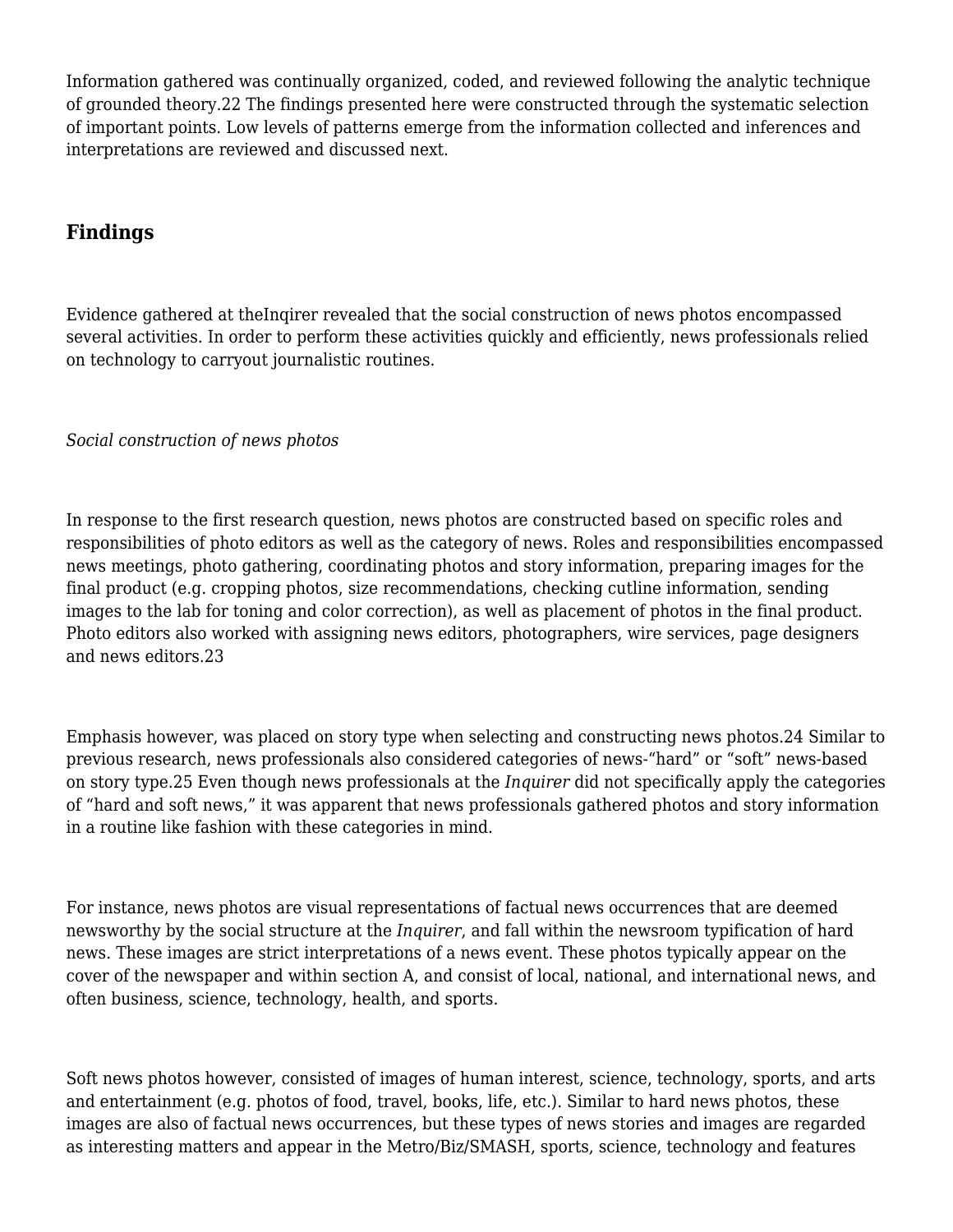sections of the newspaper. Apart from hard and soft news photos, graphics, illustrations, and photo illustrations are other types of visual imagery used to portray news. Their function is to explain things that are either too technical or complicated and hard to show in a straight photo, but with a combination of photo and art explained the information better. These categories were reinforced in journalistic routines by gathering visual information based on story type.

In response to the second research question, new photographic technologies influence the selection and construction of news photos on two levels-the newsmaking process and the photographic delivery process. This includes both the hardware of publication and dissemination (e.g. the latest in computers, storage, digital cameras, scanners, etc.), as well as the software and related techniques that are employed in post-production and pre-distribution (e.g. computerized information database including access to an intranet, wire services, writing and editing tools, photoimaging software, pagination software etc.). Considerably more emphasis is placed on the post-production technology and its influence on news photos and the reinforcement of gathering visual information based on story type.

*Changes in the Post-production process* The findings reported here reflect the adoption of new postproduction technology, as well as the changes to the newsmaking process, and in a larger sense, the photo-editorial decision process; thus, creating for a speedy, efficient, and easy to use routine for selecting news photos. First, the post-produirerction process started to change in the late 1980s. The first of these changes resulted in the *Inquirer* scanning photos into the computer, as well as digitizing the layout of pages. Then, in the early 1990s, they switched from black and white newsprint to color. By the end of 1990s, it was time to overhaul the photo-editorial decision process in conjunction with the latest purchase of technology. This occurred because first, the old system-ATEX-was not "Y2K" compliant. Secondly, ATEX was a pagination system that prevented you from seeing anything on the screen; rather, information was typed into the system, printed and completed by hand. In the new system, everything is gathered and produced in the computer. Technology allows news professionals to visually see the newspaper layout and design on the computer screen long before the final product makes it to print.[26 T](#page--1-0)hese changes also occurred because the Inuirer was interested in purchasing technology that would help reduce overhead, while at the same time increase productivity and the ease of production. This was part of an effort by the new editor, Maxwell E.P. King, to work through economic hardships while improving technology and the production of news[.27](#page--1-0)

*Easy to use.*

The new technology at also helps news professionals perform their jobs efficiently because the technology is easy to use. The new system allows information to be stored in computer databases called Wire Center and Hermes. Wire Center is the computerized database that stores news copy, news budgets, staff photos, graphics, stories, as well as access to an Intranet, wire services, e-mail, and the Internet. Hermes is the production database equipped with the latest pagination and photo imaging software.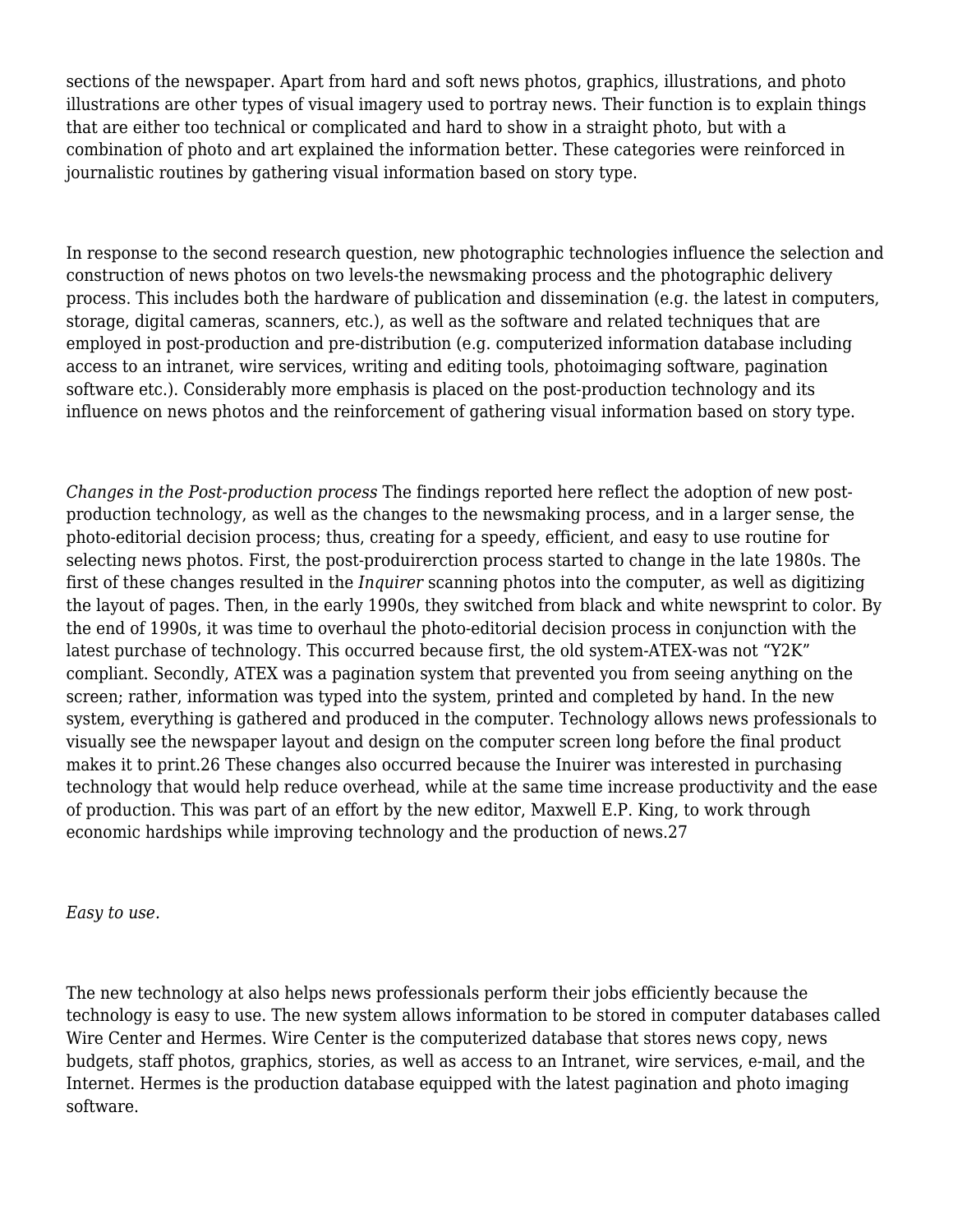Photo imaging software also changed the physical essence of the darkroom. The chemical-based darkroom is obsolete. Before, everything was produced using water and various chemicals, now production is the "digital darkroom" so to speak, all with the push of a button. The digital darkroom consists of several computer-editing stations. Photos are input into the system allowing one to view image(s) either singly or batches, and apply various enhancements or alterations. Photographers and photo editors view images on monitors and perform various functions such as cropping photos, changing contrast, dodging and burning, lightening or darkening images, rotating images, reversing, sharpening images, flipping and zooming, as well as perform gradation changes. After the images are made suitable for print, caption information is added and photos are sent through the system to be placed on pages for final output with text. Here, pagination tools are used to fit photos and text on pages together. All this occurs because of newer photographic technologies and the elimination of chemicals and manual processing.

The new technology also makes it easier for photo editors to search and retrieve photos from the news wire services and stored staff photos in Wire Center. Photos are put into the system allowing one to view image(s) either singly or in batches. Photo editors can mark photos in the computer so when they search, they can retrieve only those photos marked. This helps photo editors sift through the enormous amounts of images posted on the wires daily. It is also helpful when a photo editor needs to make a decision between several photos for a news story. Once all the photos are marked, photo editors retrieve only marked photos for review and narrow the process of selection.

The computer interface is easy to use and does not require photo editors to go to a lot of different places to look at images and story information. It is structured so that everyone approaches Wire Center and Hermes in a similar manner. For example, the DP taught the Sports Photo Editor (SP editor) how to set up searches for photos. "You can create a query in Wire Center to search for photos to match a topic, such as search for national or foreign images, or sports photos." This query search is similar to using a search engine on the World Wide Web. The new technology is also forgiving. "If you mess up, you can always go in and fix it, at least before a page is sent to print," said the DP.

#### *Speedy and efficient.*

In addition to easy to use, the new Intranet and pagination software create a speedy and efficient process for tracking the status of news photos and closing out pages to release for print. During each stage of the production process, news professional track story information such as photos, body copy, headlines, etc. with a color-coding system built into Hermes. For instance, photos are temporarily placed on the page, sometimes for hours; however, it is not until the deadline approaches that photo editors turn images green in the system giving the okay to release for print.

Digital cameras also have the potential to speed up the production process. For example, some photographers have started to capture images with a digital camera. Digital cameras make possible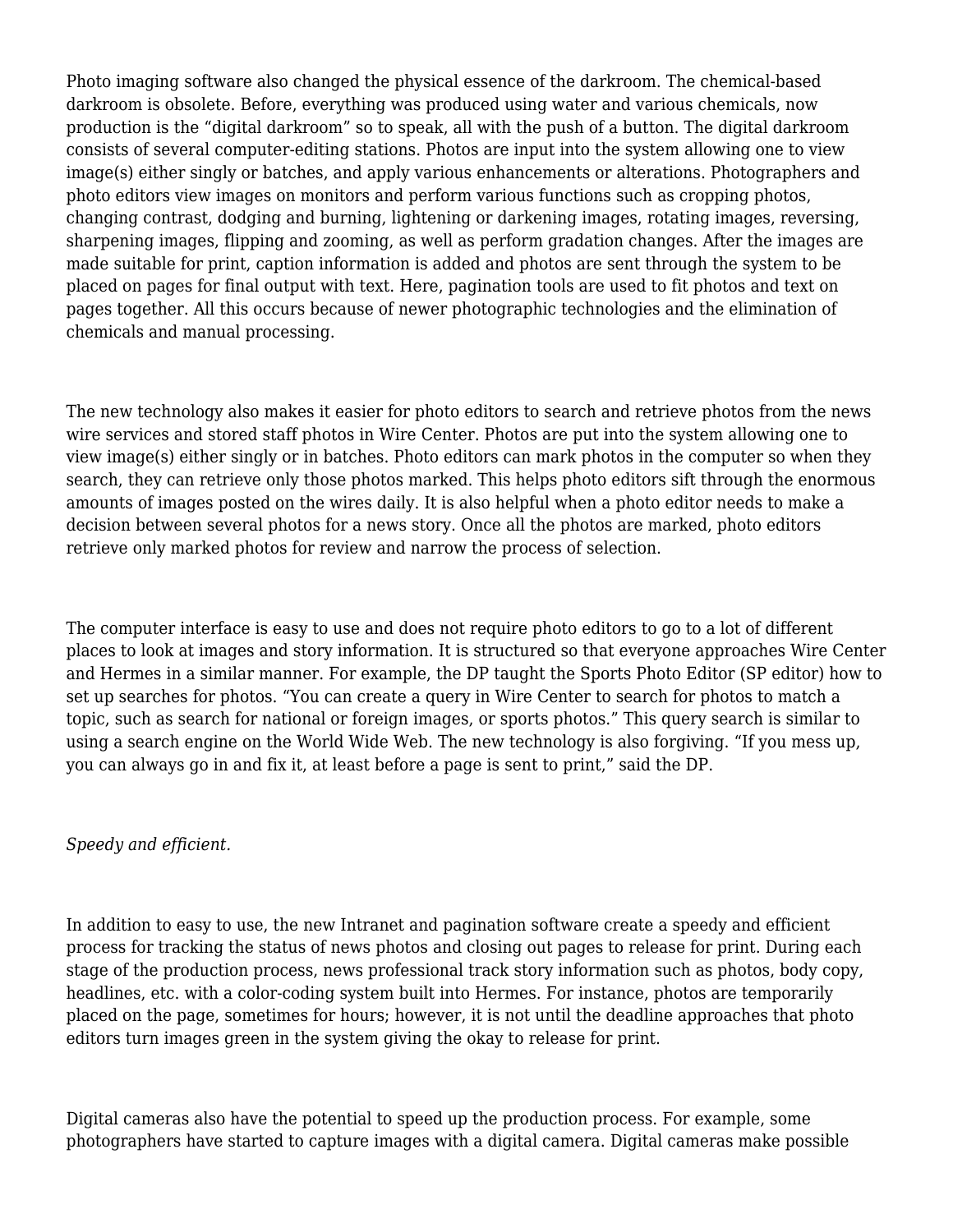cropping, image size calculations, and color correction on a small monitor screen accessible on the back of the camera. There is also the option of printing or transmitting images in color or black and white, and instantaneous transmission.

Images that are stored digitally can be transmitted directly from a digital camera, or downloaded into a computer (with the proper connectivity kit). To illustrate, images captured during the Miss America Pageant were quickly transmitted back to the newsroom, because the pageant staff provided an area for news photographers to set-up equipment and have access to the necessary technology to transmit images. Both the Democratic and Republican National Conventions also pre-planned for the press to have access to all the necessary technology. Photographers as well as reporters were provided with the means to transmit text and images directly from the news event back to their respective newsrooms immediately after they were captured.

On the other hand, there have been problems when trying to transmit images from remote locations. For example, one staff photographer was on assignment in the Golan Heights, Israel. Transmission was not easy. The staff photographer had to arrange for a satellite to transmit images. This meant he used the digital camera at the location, but later arranged satellite hook-up to transmit images. Though this was a rare instance, it can be anticipated that the more photographers are sent on assignment to remote locations, finding a satellite hook-up may be difficult. By then, it is hoped more sophisticated technology will be available to transmit images back to the newsroom.

Agreeably, new technology is easy to use and it can increase the speed and efficiency of the photoeditorial decision process. Yet despite improvements in technology and the ability to find better ways of doing things, it is also problematic, and should not be overlooked. Some negative consequences that were apparent at the *Inquirer* included the cost of technology, often redundant and time-consuming tasks, to news professionals encumbered with a fear of isolation and job security.

## *Technology is costly.*

Even though new technology improves the production process, these technological innovations are also expensive. News organizations such as the *Inquirer* must consider is the system about to be implemented the best for right now, and how will it hold up in the future? They also need to consider how often to update current versions of software and hardware, as well as how to expand existing resources.

These high costs also come at the expense of other things. Consider this. At the time of this research, a partially decent digital camera cost about \$15,000, not including lenses and accessories. So, the *Inquirer* limited use of digital cameras due to their high costs in addition to the reluctance of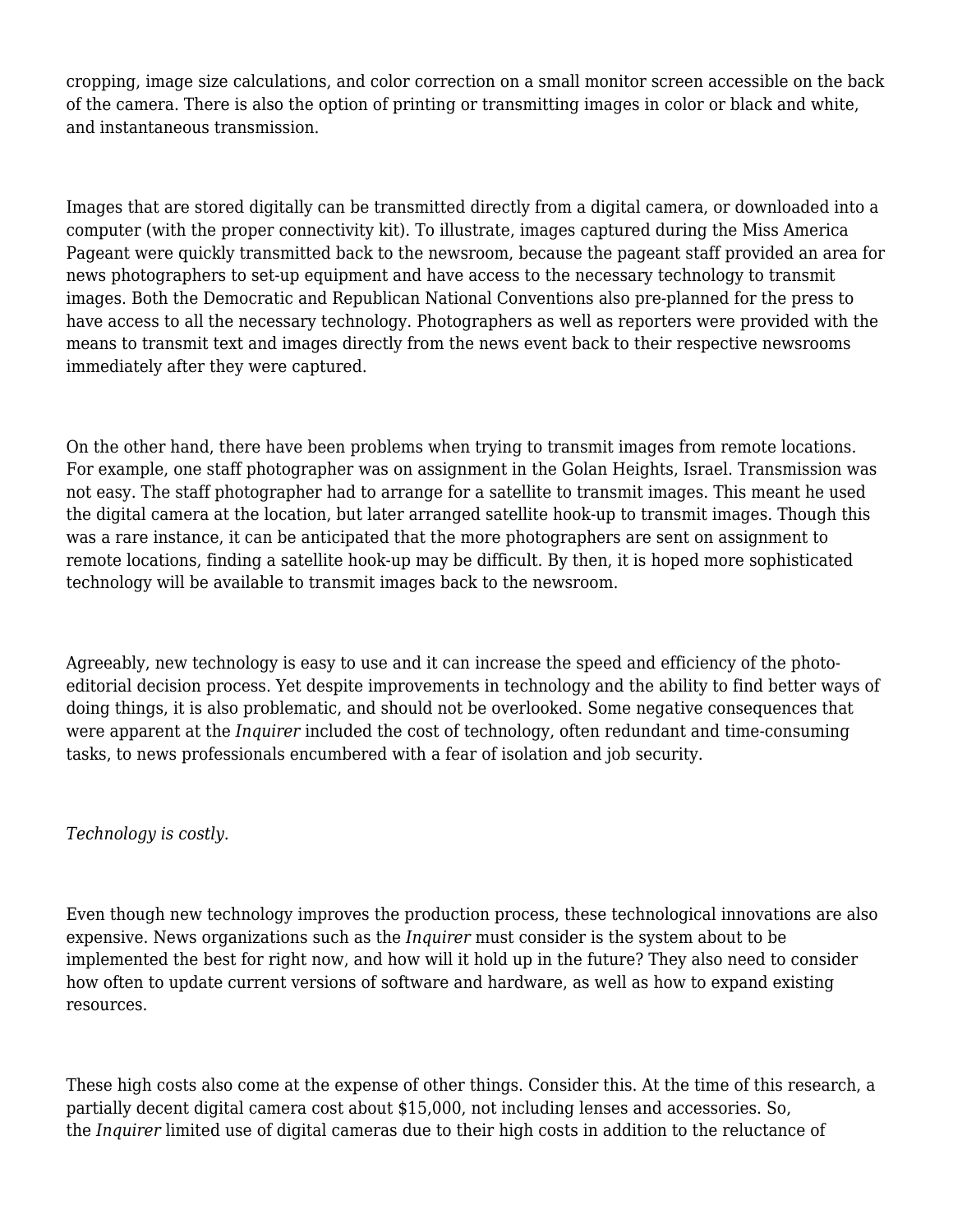photographers to use them. Instead, they focused on the new technology in the newsroom and the new process.

The DDP did say however, "once the technology is adopted and implemented well, they will shift focus on the transition to completely digital cameras." Similarly, Newton found several newspapers holding off purchasing digital cameras until quality improved and prices lowered.[28](#page--1-0) Yet, despite how costly new technology is, the *Inquirer* expects that in time newer technologies will lower costs and create new and profitable ways to deliver the final news product. Therefore, they are willing to wait to purchase more digital cameras, especially when a quality product is the bottom line. This is not only a prudent technology decision, but also a sound business decision.

### *Redundant and time consuming.*

For the most part, technology is easy to use and efficient. However, some photo editors complained that they were often swamped with work. Photo editors blamed the inadequacies with the new technology for the reason their work was deficient. For instance, the NFP and the night photo editor (NP editor) said the new system was hard to learn. But, according to the DP, the DDP and assistant managing editor (AME), photo editors had plenty of training on the new system; rather, people were reluctant to change.

The *Inquirer* also provided internal documents regarding how to use the new system; this included instructions regarding how to search for photos in Wire Center, as well as handouts explaining new procedures for caption and budget information. In addition to these handouts, the new system has a built-in help feature available at the click of a button. Careful examination of several self-reports and internal documents revealed that the only photo editors truly bogged down in the process were, lacking or reluctant to acquire the new skills necessary to fulfill their responsibilities-even though ample training was provided.[29](#page--1-0)

Perhaps these feelings of trepidation were because these photo editors lacked experience with technology, or that kinks in the new system still needed to be worked out. Mostly, these photo editors were unwilling to recognize the potential the new technology offered the newsmaking process. Rather, they felt the "old" process was working just fine, "why fix what is not broken." However, the *Inquirer*was not trying to fix anything; instead, it was looking to catch up with technology and other news organizations' methods for gathering the news.

Still, some of their concerns were not completely unfounded. The new system and process was up and running since November 1999, yet it was obvious, there were still many kinks to be worked out. For instance, photo editors' first cropped photos in Wire Center, then again in Hermes, and, within Hermes,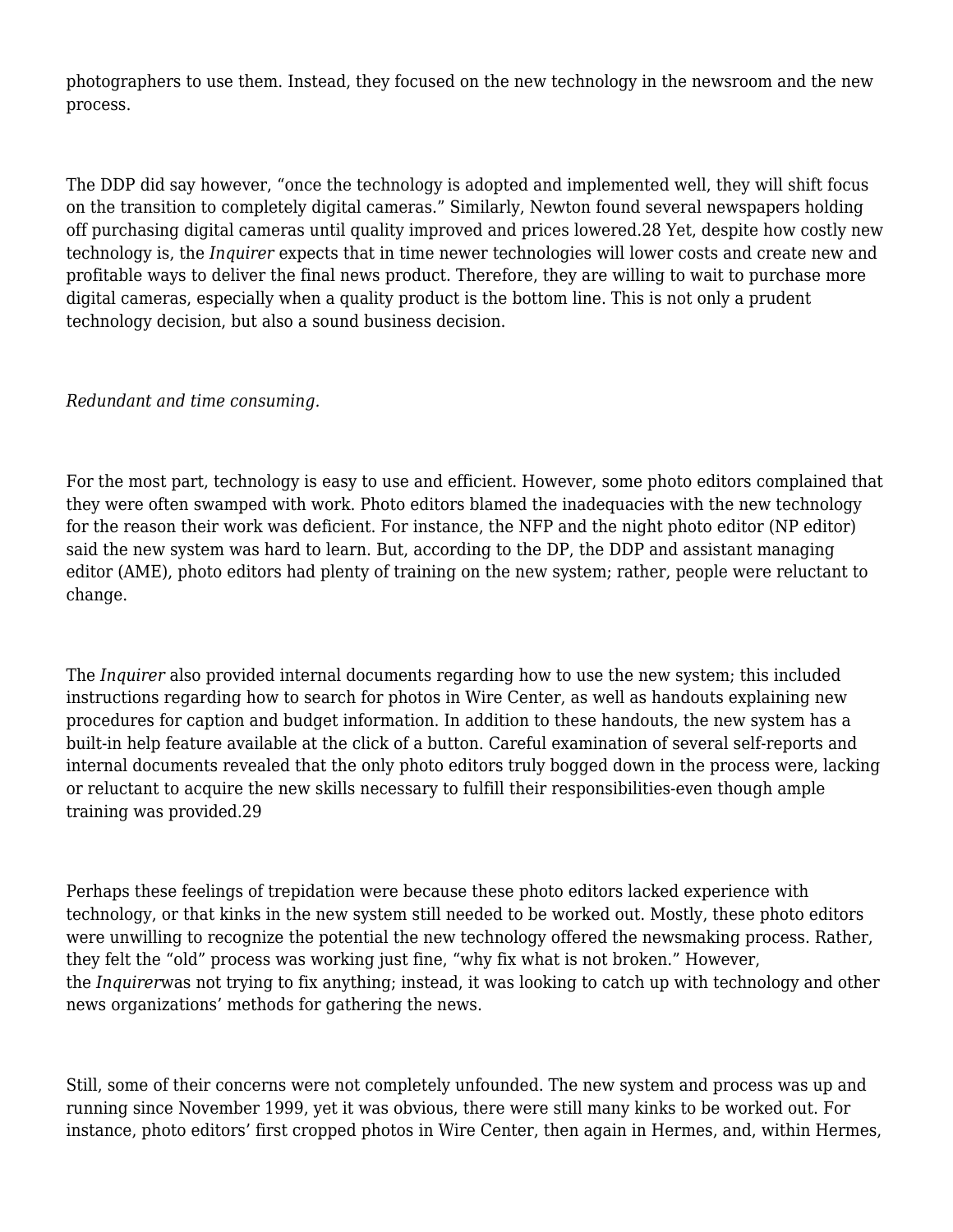there is Newscrop. Photo editors' cropped the photo again, and put size suggestions and placement on it; then placed on the page. Why this extra step? In the old system, photo editors' just opened up the photo and cropped it; it was much easier and quicker. Now they have to crop the photo twice, once in Wire Center and again in Hermes.

The transfer process of photos from one database to the other database was at times problematic too. Photos cropped and sent through the system in black and white often came through in color. In addition to these problems, caption information did not always come through the system with images. The computers often froze or locked on photo editors. Photo editors also experienced problems printing. Despite these problems, the *Inquirer* appeared to be working hard to eliminate the bugs in the system; though, it would take some time.

#### *Fear of isolation.*

In addition to easy to use and increased speed and efficiency, new technology was thought to offer better internal communication. The Intranet[30](#page--1-0) as well as the new system expanded possibilities and the range of discussion between photo editors and news editors. In other ways, however, photo editors felt stifled by the new system, particularly a fear of isolation.

Observation analysis however, revealed that news professionals worked together to make the final selection of news photos. That is, news professionals used the Intranet as well as face-to-face communication to discuss news matters. In fact, most interpersonal communication occurred in person instead of through e-mail. In all likelihood, this occurred because the newsroom was re-organized according to the section of the newspaper-news editor and photo editors worked side-by-side on the sections they produced. Therefore, it was easier to communicate via traditional communication methods, rather than through e-mail.

Suffice-it-to say, face-to-face communication is at times easier and more efficient than technology. According to one photo editor, "it is just as easy to talk to someone sitting right across from you, than it is to send e-mail. It is a counterproductive to send e-mail if the person is available and willing to communicate face-to-face." Also, it can be difficult explaining why a photo is appropriate for a news story in an e-mail message, rather it is easier to print news photos and discuss selections face-to-face. To illustrate, photo editors print out photos or pull them up on their computer monitor and discuss selections in person-this allows for better communication between news professionals, whereas e-mail can make this part of the process awkward to say the least.

Still, some photo editors disclosed that they felt stifled by the new system and the new process. These photo editors also reported that there was less communication between news professionals. For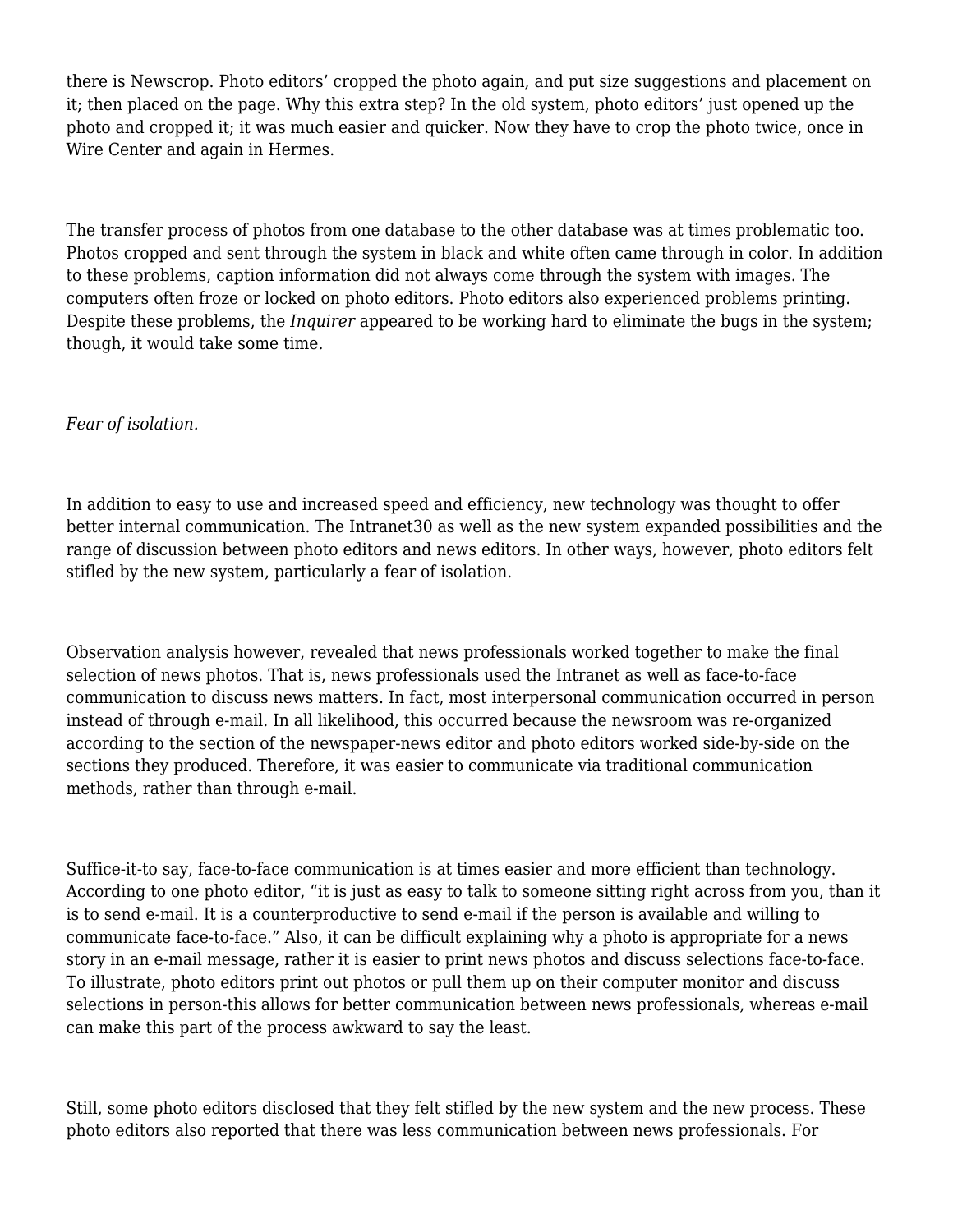example, one photo editor did say, "the technology created an environment similar to working in a box." By that, he meant that, "the new technology creates an environment in which virtually everything can be accessed and completed right from [your] desk. Now communication can occur via technology, rather than face-to-face." Yet, except for two photo editors, most photo editors discussed selection of photos with news editors face-to-face. Photo editors were not isolated from each other, or other news professionals; mostly photo editors were encouraged to work in teams.

Perhaps photo editors felt they were working in isolation because the new system was structured so that everything is accessible right from one's computer. Maybe they felt pressure from management to work more on their computer and less face-to-face. Nevertheless, observation analysis revealed that photo editors seldom used the new Intranet and e-mail to discuss picture selection They used them only to check the wires for photos and news budgets for assignments, tracking stories, etc.

Photo editors were also troubled because technology provided others in the newsroom-news editors and even other photo editors, or the director or deputy director-access to their work. Photo editors felt that because news editors and management have access to the same information their work was questioned. To some extent, this was true. After all, everyone in the newsroom has access to Wire Center and Hermes. Therefore, anyone has the ability to access pages in production, the wires, news budgets, as well as stories in progress, or photos in the system.

However, that is not to say that this happened, or if it did, that everyone was looking over everyone else's shoulder. Though, two news editors did comment that, they often felt photo editors were not offering the best photos for news stories. So, when this happened, these news editors looked in the system for photos-thus, confirming some photo editors' fear that news editors' were second-guessing their work. Mostly, though, if a news editor did look at photos on the wires, it was to get an idea of the news for the day, and if the story had page one potential, it was never to do a photo editor's job. If, however, the DP or the DDP checked photo editors' work, it was to make sure things were getting done, and that those photo editors lagging behind were covering their assignments. After all, their position is one of management; it is their responsibility to see that work is performed appropriately and efficiently.

#### *Job security.*

Perhaps the fear of isolation really was that technology threatened job security. Photo editors voiced concern that new technology will result in problems with photo editing. Partly, because of technology, photographers were often asked to edit their own work instead of photo editors. Also, when a photographer uses a digital camera, they transmit only those images they feel are newsworthy and discard the remaining images. If this continues, photo editors fear they will only see two to five images of an event; or worse, that they will not participate in the editing process at all.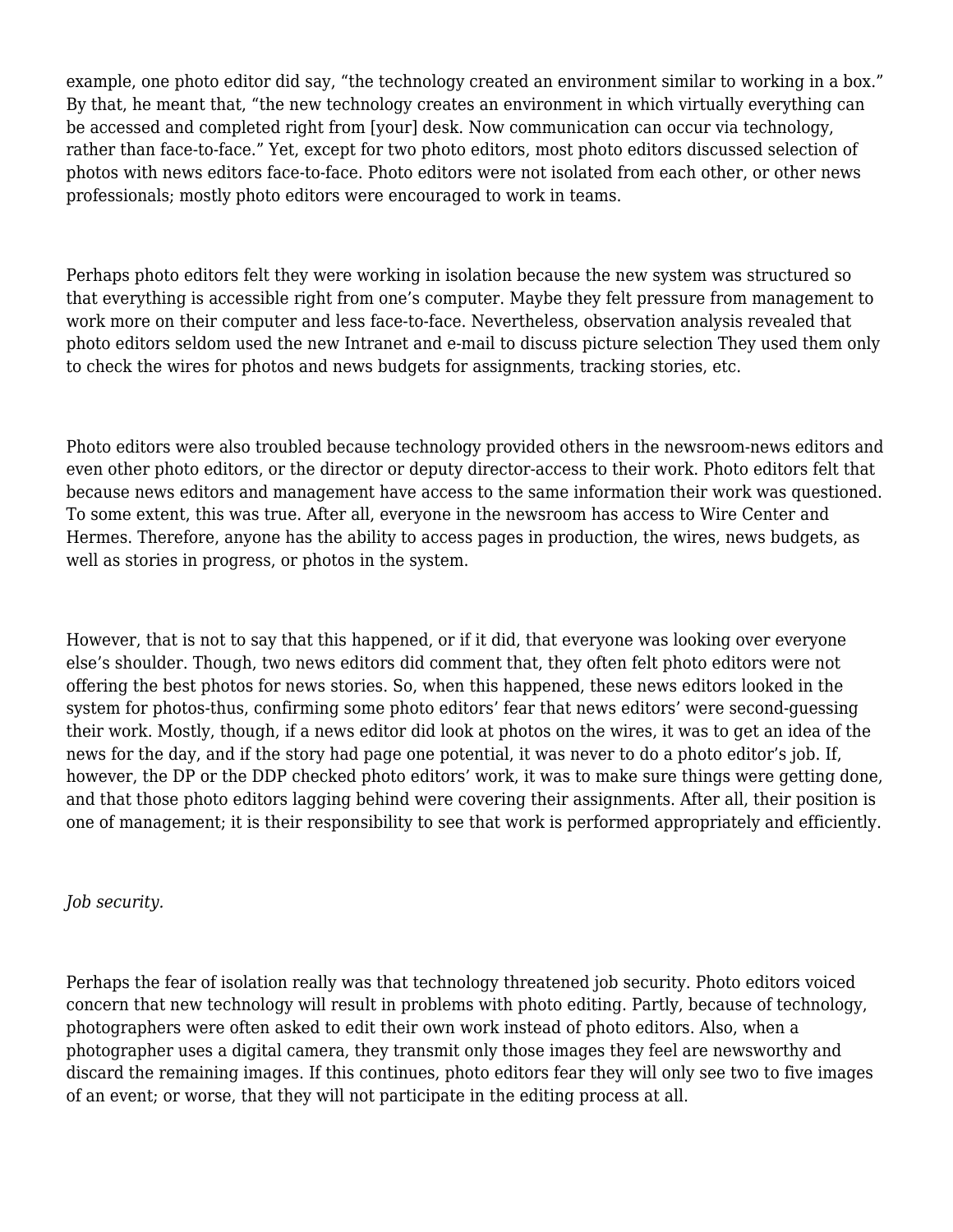Photo editors also expressed concern that photographers would not edit for the reader, rather what looks good or is the best photo to them. Photo editors implied that photographers are not properly trained to make editing decisions; however, this is not so. Indeed, photojournalists and photo editors have quite a lot of experience when it comes to picture editing. The *Inquirer* hires photojournalists and photo editors that have the ability to recognize and understand ideas conveyed through visible actions or images (pictures). They are guided by a visual sense of how to tell a story visually, and understand the power of photographic storytelling to convey information. Therefore, it is unfair to assume that photojournalists do not have the necessary experience for picture editing.

On the other hand, before these new technologies, the *Inquirer* produced black and white prints and sent them off to an engraver. The engraver would copy it and make a plate of it. This took place in another department; this was someone else's job. When computers pervaded the newsroom, this process changed. Instead, photo editors became engravers. Now, with even newer computers, photo editors are not only engravers, they are also the Scitex lab, which handled color and toning, and presses. While they were downsizing positions in other departments through fruition, others have consumed their work in the newsroom. So the *Inquirer* did not increase staff as was originally thought, rather the work was redistributed; and at times staff was reduced.

Photo editors' concern then, that they might not have a job in the future is not entirely without merit. If photo editors are no longer part of the initial edit, then it stands to reason that the *Inquirer* will reduce the number of photo editors needed to participate in the photo-editorial decision process. In that case, this fear is reasonable considering that in the past other jobs were restructured or cut back because of technology. The same can be said to occur as new technology continues to be adopted here and at other news organizations. However, that is not to say, that all photo editors will be eliminated. Rather, it is expected that there will be fewer photo editors and, once again, a redistribution of roles and responsibilities in the photo department, and possibly the newsroom too.

For now, anyway, newsrooms will use photo editors as picture selectors. However, with a more automated process, it is likely less photo editors will be needed. This will also create shared picture selection responsibility between the photographer (pushing the button to produce many more recorded frames than on film), and the photo editor, who will have many more pictures to select from than the handful that the photographer used to send from the darkroom. At some point, though, technology will in fact reduce (and at some point eliminate) dependence on mechanical and chemical processes. That is not to say, however, that artificial intelligence will replace the vision, the imagination, and the personality of a photo editor. Ultimately, control over digital processing will guarantee that photo editors will retain some power over news photos, but it is likely that these positions will be fewer and far between.

# **Conclusions and Implications**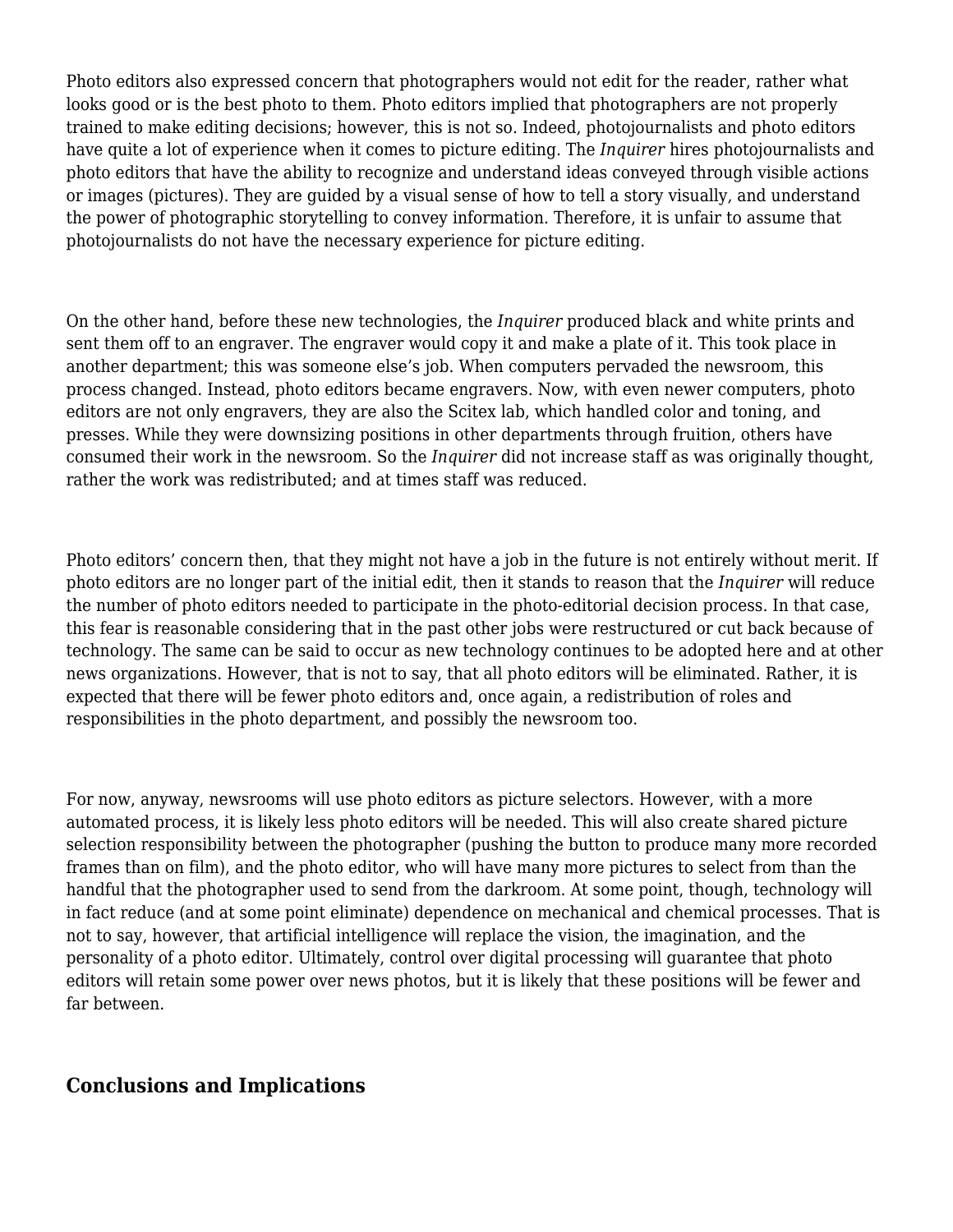This research investigated how new technologies have impacted the routine process of socially constructing news photos at one news organization-the *Philadelphia Inquirer*. Through interaction and shared interpretations, news professionals have once again looked for everyday journalistic routines to help maintain the social construction of news photos. Similar to previous research, the routinization process in fact provides the means for news professionals to carryout their responsibilities in the newsmaking process[.31](#page--1-0) Embedded in these routines, news professionals consider story type because it is easier to assign and select stories and photos. The routine process of socially constructing news photos by story type is also reinforced by the post-production technology as well as the social structure at the *Inquirer*. In so doing, news professionals are able to carryout routines in an easy, speedy and efficient manner; as well as foster better internal communication. Despite increased complexities, fear concerning job security, as well as the high cost of technology, new technologies have the potential to create new and profitable ways to deliver news photos. Given this, it makes sense that the *Inquirer* considers the new technology a tool integral to the social construction of news photos.

It is evident that this technology is playing a significant role in helping the photo editorial-decision process at the *Inquirer* move beyond the confines of traditional news gathering methods. As with any change, there is always uncertainty. It is not uncommon for people to resist change. Familiar routines and processes are comforting and give people a sense of security, particularly in that they know what to do and how to do it. In an age where technological competence is taking a leading role, it is not surprising that people worry that the inability to adapt to new technologies could have serious consequences. Regardless of the apprehension and uneasiness some may have about technology, news professionals seemed to be progressively upbeat about change and the new technology as my research ended. With any system, there are good and bad features, as well as potential for technical problems. The need for troubleshooting not only applies to technology-it applies to people too. It is the knowledge, the interaction with others, and the everyday routines that help news professionals adapt to these changes. The DME feels the paper is adapting well to the changes. "It is hard, but given the magnitude of the change, people have come to appreciate the things that they couldn't do before."

Thus, the findings of this study suggest that the photo-editorial decision process is a complex process grounded in a set of journalistic routines executed on a daily basis by photo editors, news editors, page designers, and graphic artists. It can also be said that the greater the complexity of the task involved, the greater the emphasis of technology on these routines. In this way, technology is a tool to capture, create, and select or locate photos and story information easier and quicker, and carry out routines in an efficient manner. For these reasons, it is fair to say that new photographic technologies have the potential to create new and profitable ways to deliver news photos. Technology in this area can have a positive effect on the photo-editorial decision process as the *Inquirer* strives to produce a quality news product.

In conclusion, this paper is an exploratory look into adoption of new technologies at one news organization. Therefore, the interpretations presented here are only the beginning of an important area of study-one that is worth pursuing. Perhaps a larger sampling investigation will help to flesh out if these findings hold true at other news gathering agencies. Even so, it is hoped that this investigation provides practioners with valuable responses pertaining to incorporating new technology into